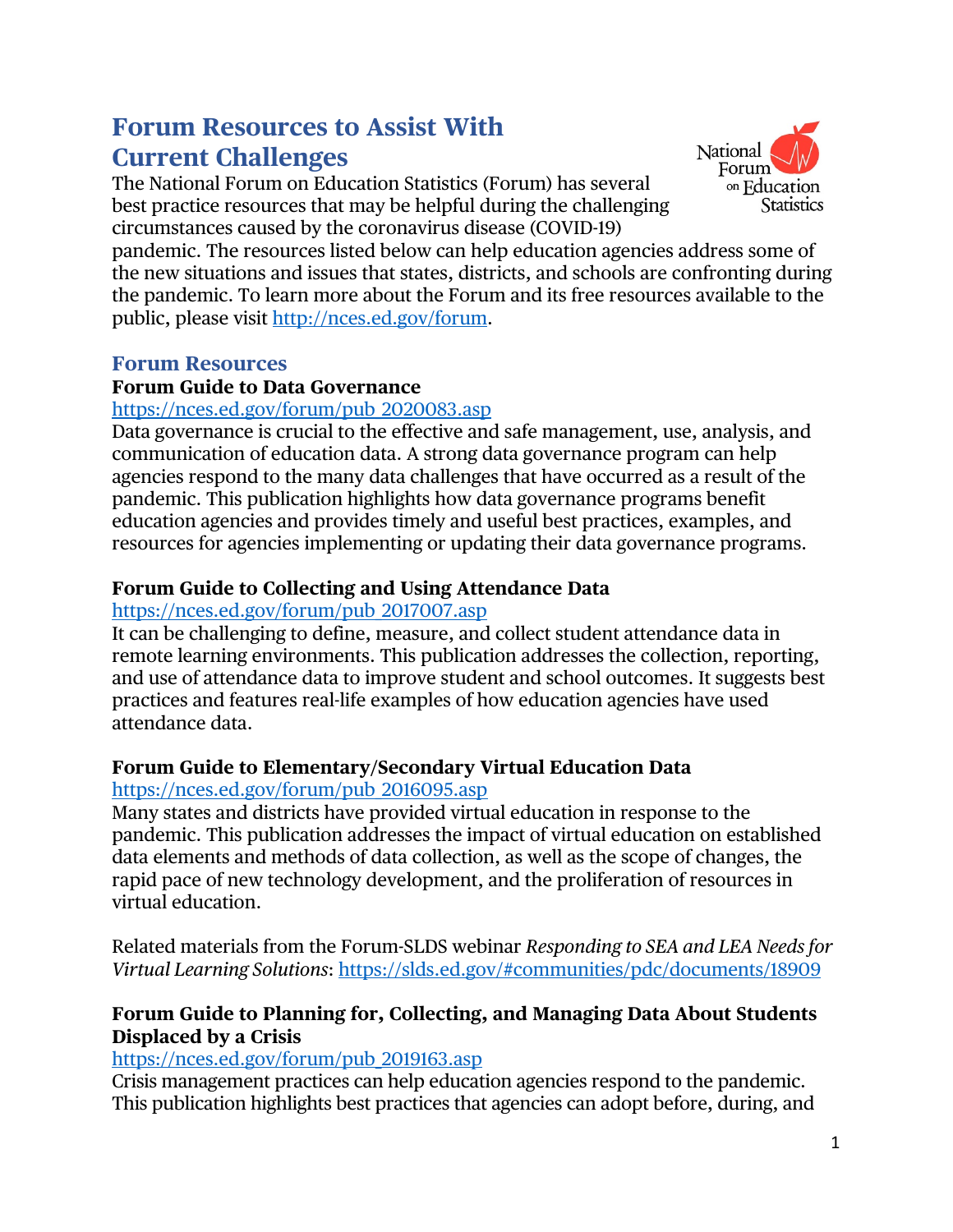after a crisis. Although this resource focuses on data about students who have temporarily or permanently enrolled in another school or district because of a crisis, many of the principles and practices can be applied to collecting and managing student data during a pandemic.

Related materials from the Forum-SLDS webinar *Planning for, Collecting, and Managing Data About Displaced Students*: https://slds.ed.gov/#communities/pdc/documents/18977

# **Forum Guide to Facility Information Management: A Resource for State and Local Education Agencies**

# https://nces.ed.gov/forum/pub\_2018156.asp

School facility maintenance and management must continue during the pandemic, even when facilities are closed to students and staff. Education agencies also are reviewing building capacity/density for appropriate physical distancing measures and considering more stringent cleaning and disinfection protocols so that students and staff can safely return to school. This publication addresses the importance of facility information management and identifies common measures and data elements, including management and condition measures, utilization and density factors, and environmental impact measures.

# **Forum Guide to Metadata: The Meaning Behind Education Data**

#### https://nces.ed.gov/forum/pub\_2009805.asp

Metadata are structured information that describe, explain, locate, or otherwise make it easier to retrieve, use, or manage information. Metadata can be used to indicate the impact of the pandemic on education data, which will be particularly important for longitudinal data analysis. This publication offers best practice concepts, definitions, implementation strategies, and templates/tools for an audience of data, technology, and program staff in state and local education agencies.

#### **Forum Guide to Education Data Privacy**

#### [https://nces.ed.gov/forum/pub\\_2016096.asp](https://nces.ed.gov/forum/pub_2016096.asp)

Many agencies have recently transitioned to remote working and learning in response to the pandemic. Remote methods of working and learning present unique challenges to data privacy, as well as new opportunities to strengthen privacy practices. This publication provides information to assist school staff in protecting the confidentiality of student data in instructional and administrative practices. For more information on protecting student privacy during the pandemic, please visit the U.S. Department of Education's Student Privacy Policy Office at https://studentprivacy.ed.gov.

#### **Forum Guide to Data Ethics**

#### https://nces.ed.gov/forum/pub\_2010801.asp

A strong commitment to appropriate ethical behavior can help education agencies confront the unique data challenges introduced by the pandemic. Data ethics help ensure that all individuals who access, use, and manage education data do so in a